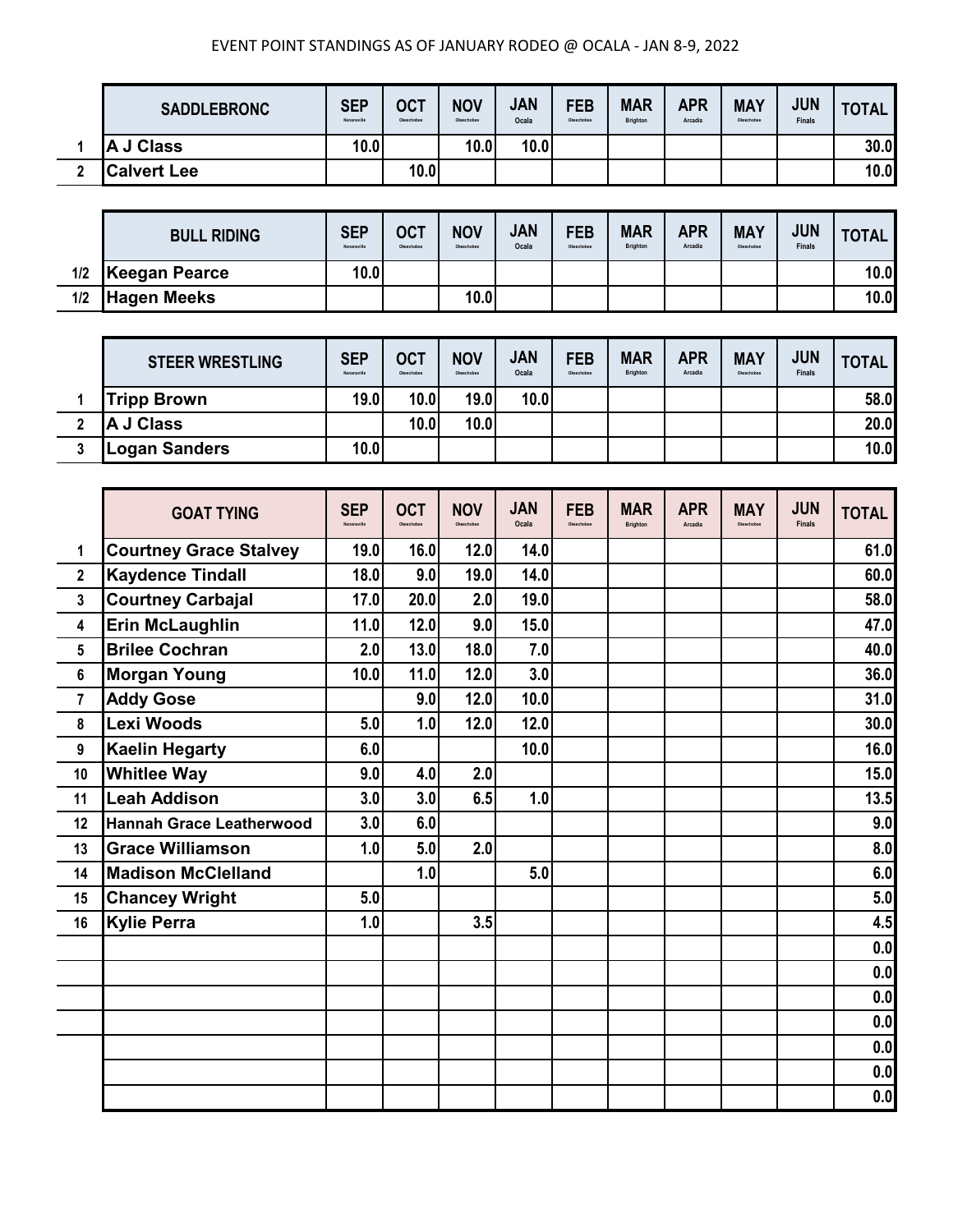|                | <b>BREAK-AWAY</b><br><b>CALF ROPING</b> | <b>SEP</b><br>Kenansville | <b>OCT</b><br>Okeechohee | <b>NOV</b><br><b>Okeachober</b> | <b>JAN</b><br>Ocala | <b>FEB</b><br>Okeechohee | <b>MAR</b><br><b>Brighton</b> | <b>APR</b><br>Arcadia | <b>MAY</b><br>Okeechobee | <b>JUN</b><br><b>Finals</b> | <b>TOTAL</b> |
|----------------|-----------------------------------------|---------------------------|--------------------------|---------------------------------|---------------------|--------------------------|-------------------------------|-----------------------|--------------------------|-----------------------------|--------------|
| 1              | <b>Kaydence Tindall</b>                 | 16.0                      | 17.5                     | 17.0                            | 9.0                 |                          |                               |                       |                          |                             | 59.5         |
| 2/3            | <b>Lacey Nail</b>                       | 8.0                       | 14.0                     | 18.0                            | 6.0                 |                          |                               |                       |                          |                             | 46.0         |
| 2/3            | <b>Addy Gose</b>                        | 5.0                       | 14.0                     | 8.0                             | 19.0                |                          |                               |                       |                          |                             | 46.0         |
| 4              | <b>Brilee Cochran</b>                   | 13.0                      |                          | 10.0                            | 10.0                |                          |                               |                       |                          |                             | 33.0         |
| 5              | <b>Courtney Carbajal</b>                | 9.0                       | 13.5                     |                                 | 8.0                 |                          |                               |                       |                          |                             | 30.5         |
| 6              | <b>Chancey Wright</b>                   |                           | 12.0                     | 8.5                             | 7.0                 |                          |                               |                       |                          |                             | 27.5         |
| $\overline{7}$ | <b>Courtney Grace Stalvey</b>           | 12.0                      | 6.0                      | 6.0                             |                     |                          |                               |                       |                          |                             | 24.0         |
| 8              | <b>Kaelin Hegarty</b>                   | 9.0                       | 1.0                      | 6.0                             | 5.0                 |                          |                               |                       |                          |                             | 21.0         |
| 9              | <b>Erin McLaughlin</b>                  | 10.0                      |                          | 3.5                             | 6.0                 |                          |                               |                       |                          |                             | 19.5         |
| 10             | <b>Shaeley Jenkins</b>                  | 7.0                       | 8.0                      |                                 | 4.0                 |                          |                               |                       |                          |                             | 19.0         |
| 11             | <b>Kelsey Kennedy</b>                   |                           |                          | 9.0                             | 4.0                 |                          |                               |                       |                          |                             | 13.0         |
| 12             | <b>Whitlee Way</b>                      |                           | 5.0                      | 7.0                             |                     |                          |                               |                       |                          |                             | 12.0         |
| 13             | <b>Morgan Barnes</b>                    | 1.0                       | 7.0                      |                                 | 3.0                 |                          |                               |                       |                          |                             | 11.0         |
| 14             | <b>Jalee Wilcox</b>                     |                           |                          | 2.0                             | 8.0                 |                          |                               |                       |                          |                             | 10.0         |
| 15             | <b>Morgan Young</b>                     | 4.0                       |                          | 2.0                             | 3.0                 |                          |                               |                       |                          |                             | 9.0          |
| 16             | <b>Tannah Williams</b>                  |                           | 8.0                      |                                 |                     |                          |                               |                       |                          |                             | 8.0          |
| 17-19          | <b>Grace Williamson</b>                 | 7.0                       |                          |                                 |                     |                          |                               |                       |                          |                             | 7.0          |
| $17-19$        | <b>Leyton Watford</b>                   |                           |                          | 7.0                             |                     |                          |                               |                       |                          |                             | 7.0          |
| $17 - 19$      | <b>Hayden Davis</b>                     |                           |                          |                                 | 7.0                 |                          |                               |                       |                          |                             | 7.0          |
| 20/21          | <b>Abbey Kinneman</b>                   | 6.0                       |                          |                                 |                     |                          |                               |                       |                          |                             | 6.0          |
| 20/21          | <b>Roxy Waring</b>                      |                           |                          |                                 | 6.0                 |                          |                               |                       |                          |                             | 6.0          |
| 22             | <b>Hannah Grace Leatherwood</b>         |                           | 1.0                      | 4.0                             |                     |                          |                               |                       |                          |                             | 5.0          |
| 23/24          | <b>Hannah Forkum</b>                    |                           | 3.0                      |                                 |                     |                          |                               |                       |                          |                             | 3.0          |
| 23/24          | <b>Carolina Sanchez</b>                 |                           |                          | 1.0                             | 2.0                 |                          |                               |                       |                          |                             | 3.0          |
| 25             | <b>Leah Addison</b>                     | 2.0                       |                          |                                 |                     |                          |                               |                       |                          |                             | 2.0          |
| 26/27          | <b>Makayla Ammons</b>                   |                           |                          | 1.0                             |                     |                          |                               |                       |                          |                             | 1.0          |
| 26/27          | <b>Reese Oliver</b>                     | 1.0                       |                          |                                 |                     |                          |                               |                       |                          |                             | 1.0          |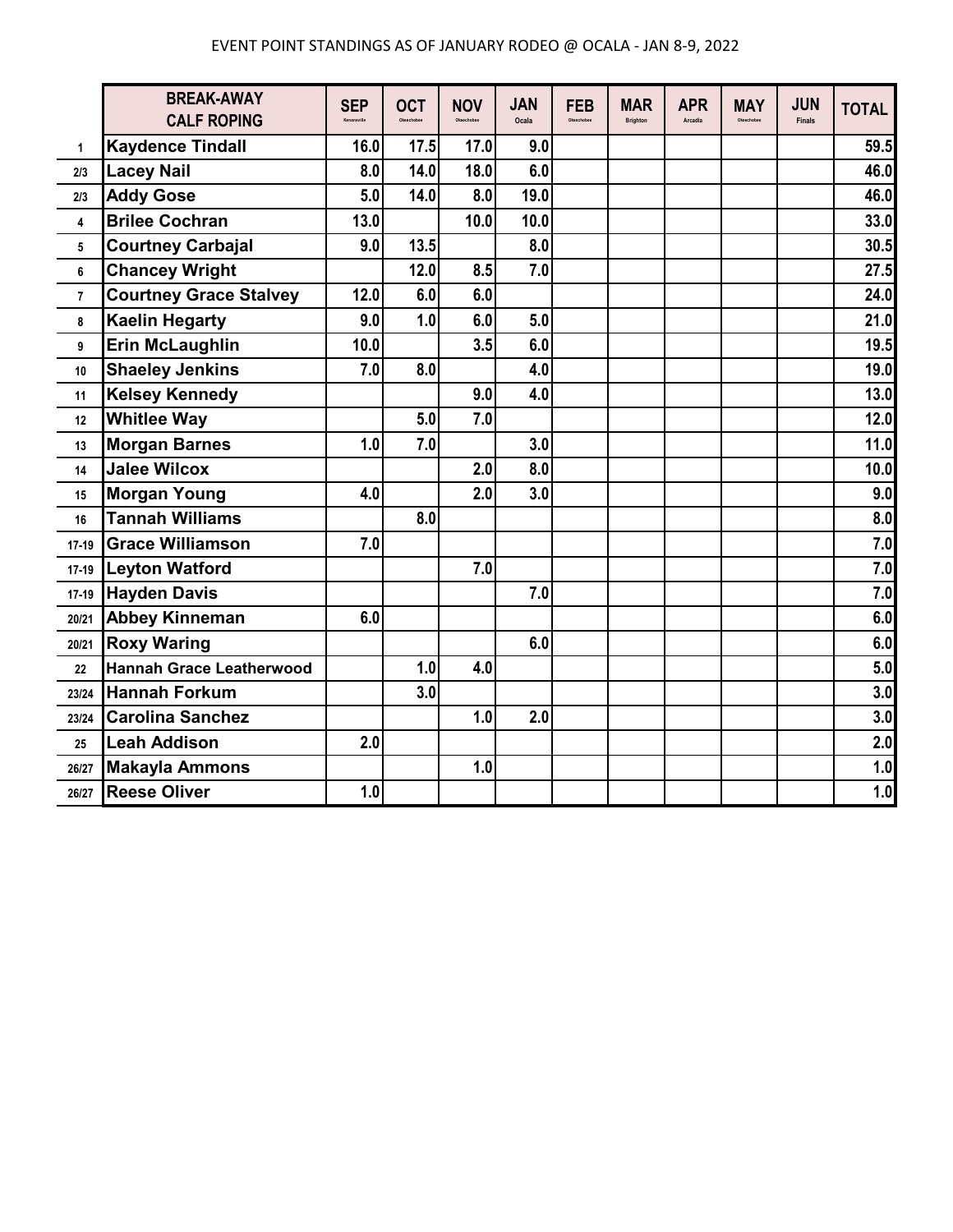|             | <b>TIE-DOWN</b><br><b>CALF ROPING</b> | <b>SEP</b><br>Kenansville | <b>OCT</b><br>Okeechobee | <b>NOV</b><br>Okeechobee | <b>JAN</b><br>Ocala | <b>FEB</b><br>Okeechobee | <b>MAR</b><br>Brighton | <b>APR</b><br>Arcadia | <b>MAY</b><br>Okeechobee | <b>JUN</b><br><b>Finals</b> | <b>TOTAL</b> |
|-------------|---------------------------------------|---------------------------|--------------------------|--------------------------|---------------------|--------------------------|------------------------|-----------------------|--------------------------|-----------------------------|--------------|
| 1           | <b>Cole Clemons</b>                   | 19.0                      | 11.0                     | 19.0                     | 17.0                |                          |                        |                       |                          |                             | 66.0         |
| $\mathbf 2$ | <b>Cross Fulford</b>                  | 15.0                      | 12.0                     | 10.0                     | 10.0                |                          |                        |                       |                          |                             | 47.0         |
| 3           | <b>Travis Staley</b>                  | 11.0                      | 6.0                      | 6.0                      | 18.0                |                          |                        |                       |                          |                             | 41.0         |
| 4           | <b>Cayden Newsome</b>                 | 6.0                       | 4.0                      | 19.0                     | 8.0                 |                          |                        |                       |                          |                             | 37.0         |
| $5 - 7$     | <b>Roan Hudson</b>                    | 12.0                      | 7.0                      | 12.0                     | 2.0                 |                          |                        |                       |                          |                             | 33.0         |
| $5 - 7$     | <b>Samuel Mack</b>                    | 7.0                       | 11.0                     | 13.0                     | 2.0                 |                          |                        |                       |                          |                             | 33.0         |
| $5 - 7$     | <b>Bryce Hart</b>                     | 6.0                       | 13.0                     | 1.0                      | 13.0                |                          |                        |                       |                          |                             | 33.0         |
| 8           | <b>Ladd Gose</b>                      | 9.0                       | 5.0                      | 4.0                      | 10.0                |                          |                        |                       |                          |                             | 28.0         |
| 9           | <b>Brodey Clemons</b>                 | 8.0                       | 8.0                      | 4.0                      | 5.0                 |                          |                        |                       |                          |                             | 25.0         |
| 10          | <b>Jarrett Johnston</b>               | 6.0                       | 9.0                      | 6.0                      |                     |                          |                        |                       |                          |                             | 21.0         |
| 11          | <b>Carson Watford</b>                 |                           |                          | 10.0                     | 9.0                 |                          |                        |                       |                          |                             | 19.0         |
| 12          | <b>Tripp Brown</b>                    | 5.0                       | 10.0                     |                          |                     |                          |                        |                       |                          |                             | 15.0         |
| 13          | <b>Jake McKendree</b>                 |                           | 7.0                      |                          | 7.0                 |                          |                        |                       |                          |                             | 14.0         |
|             | 14/15 Kaleb Bedsole                   | 4.0                       | 1.0                      | 5.0                      | 1.0                 |                          |                        |                       |                          |                             | 11.0         |
|             | 14/15 Bryson Crawford                 | 2.0                       | 5.0                      |                          | 4.0                 |                          |                        |                       |                          |                             | 11.0         |
| 16          | <b>Peydon Strayer</b>                 |                           | 1.0                      | 1.0                      | 3.0                 |                          |                        |                       |                          |                             | 5.0          |

|                | <b>BARREL RACING</b>      | <b>SEP</b><br>Kenansville | <b>OCT</b> | <b>NOV</b> | <b>JAN</b><br>Ocala | <b>FEB</b><br>Okeechobee | <b>MAR</b><br>Brighton | <b>APR</b><br>Arcadia | <b>MAY</b><br>Okeechobee | <b>JUN</b><br><b>Finals</b> | <b>TOTAL</b> |
|----------------|---------------------------|---------------------------|------------|------------|---------------------|--------------------------|------------------------|-----------------------|--------------------------|-----------------------------|--------------|
| $\mathbf{1}$   | <b>Ava Grayce Sanders</b> |                           | 16.0       | 18.0       | 20.0                |                          |                        |                       |                          |                             | 54.0         |
| $\mathbf{2}$   | <b>Casey Oliver</b>       | 17.5                      | 10.0       | 19.0       |                     |                          |                        |                       |                          |                             | 46.5         |
| 3              | <b>Kaitlyn Sims</b>       | 14.0                      |            | 5.0        | 17.0                |                          |                        |                       |                          |                             | 36.0         |
| 4              | <b>Kali Holt</b>          |                           | 8.0        | 10.0       | 15.0                |                          |                        |                       |                          |                             | 33.0         |
| 5              | <b>McLayne Roebuck</b>    |                           | 10.0       | 14.0       | 5.0                 |                          |                        |                       |                          |                             | 29.0         |
| 6              | <b>Tannah Williams</b>    | 7.0                       | 9.0        | 8.0        | 3.0                 |                          |                        |                       |                          |                             | 27.0         |
| $\overline{7}$ | <b>Brilee Cochran</b>     | 7.0                       | 8.0        | 3.0        | 7.0                 |                          |                        |                       |                          |                             | 25.0         |
| 8              | <b>Jalee Wilcox</b>       | 3.0                       | 12.0       | 1.0        | 6.0                 |                          |                        |                       |                          |                             | 22.0         |
| 9              | <b>Hayden Davis</b>       | 10.5                      |            | 11.0       |                     |                          |                        |                       |                          |                             | 21.5         |
| 10             | <b>Maci McDonald</b>      |                           | 3.0        |            | 15.0                |                          |                        |                       |                          |                             | 18.0         |
| 11             | <b>Michelle Barnes</b>    | 8.0                       |            | 3.0        | 5.0                 |                          |                        |                       |                          |                             | 16.0         |
| 12             | <b>Roxy Waring</b>        | 11.0                      | 4.0        |            |                     |                          |                        |                       |                          |                             | 15.0         |
| 13             | <b>Erin McLaughlin</b>    | 9.0                       | 4.0        |            |                     |                          |                        |                       |                          |                             | $13.0$       |
| 14/15          | <b>Kylie Perra</b>        | 7.0                       | 5.0        |            |                     |                          |                        |                       |                          |                             | 12.0         |
| 14/15          | <b>Emma Hite</b>          | 6.0                       |            | 2.0        | 4.0                 |                          |                        |                       |                          |                             | 12.0         |
| 16/17          | <b>Leah Addison</b>       |                           | 6.0        | 4.0        |                     |                          |                        |                       |                          |                             | 10.0         |
| 16/17          | <b>Shaeley Jenkins</b>    | 1.0                       | 8.0        |            | 1.0                 |                          |                        |                       |                          |                             | 10.0         |
| 18/19          | <b>Kaleigh Becton</b>     |                           |            | 6.0        | 3.0                 |                          |                        |                       |                          |                             | 9.0          |
| 18/19          | Kay Redman                |                           | 1.0        |            | 8.0                 |                          |                        |                       |                          |                             | 9.0          |
| 20             | <b>Ema-Rae Blanchard</b>  | 6.0                       | 2.0        |            |                     |                          |                        |                       |                          |                             | 8.0          |
| 21             | <b>Reese Arble</b>        |                           | 1.0        | 6.0        |                     |                          |                        |                       |                          |                             | 7.0          |
| 22/23          | <b>Abbey Kinneman</b>     | 3.0                       |            |            |                     |                          |                        |                       |                          |                             | 3.0          |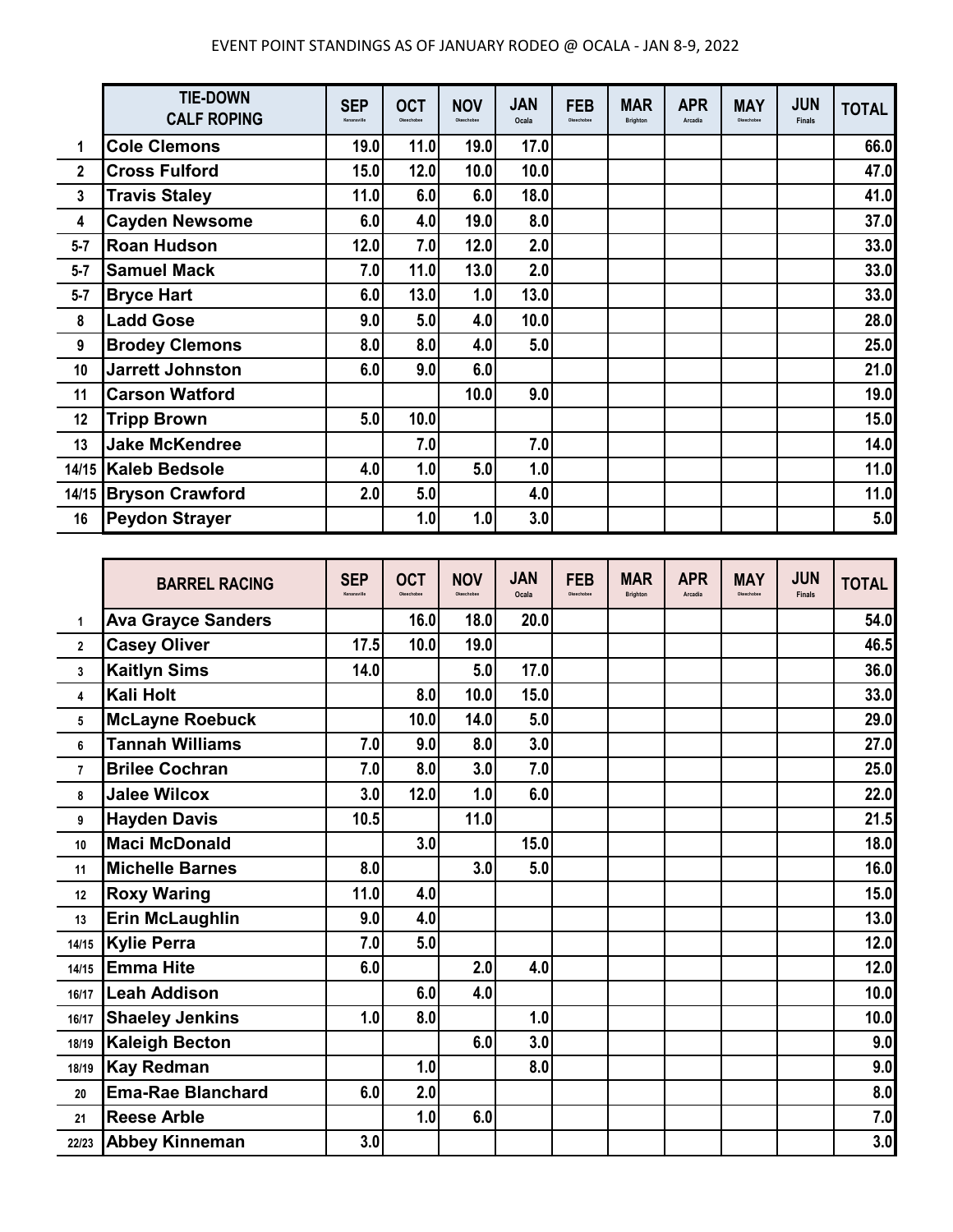|    | <b>BARREL RACING</b><br>(Continued) | <b>SEP</b><br>Kenansville | <b>OCT</b><br>Okeechobee | <b>NOV</b><br>Okeechobee | <b>JAN</b><br>Ocala | <b>FEB</b><br>Okeechobee | <b>MAR</b><br>Brighton | <b>APR</b><br>Arcadia | <b>MAY</b><br>Okeechobee | <b>JUN</b><br><b>Finals</b> | <b>TOTAL</b> |
|----|-------------------------------------|---------------------------|--------------------------|--------------------------|---------------------|--------------------------|------------------------|-----------------------|--------------------------|-----------------------------|--------------|
|    | $22/23$ Ashlyn Kalb                 |                           | 3.0                      |                          |                     |                          |                        |                       |                          |                             | 3.0          |
| 24 | <b>Ciara Ellison</b>                |                           |                          |                          | 1.0.                |                          |                        |                       |                          |                             | 1.0          |

|                | <b>POLE BENDING</b>       | <b>SEP</b><br>Kenansville | <b>OCT</b><br>Okeechobee | <b>NOV</b><br>Okeechobee | <b>JAN</b><br>Ocala | <b>FEB</b><br>Okeechobee | <b>MAR</b><br><b>Brighton</b> | <b>APR</b><br>Arcadia | <b>MAY</b><br>Okeechobee | <b>JUN</b><br><b>Finals</b> | <b>TOTAL</b> |
|----------------|---------------------------|---------------------------|--------------------------|--------------------------|---------------------|--------------------------|-------------------------------|-----------------------|--------------------------|-----------------------------|--------------|
| 1              | <b>Ryla Bryant</b>        | 8.0                       | 15.0                     | 16.0                     | 9.0                 |                          |                               |                       |                          |                             | 48.0         |
| $\overline{2}$ | <b>Ema-Rae Blanchard</b>  |                           | 13.0                     | 16.0                     | 7.0                 |                          |                               |                       |                          |                             | 36.0         |
| $\overline{3}$ | <b>Maci McDonald</b>      | 6.0                       | 5.0                      | 7.0                      | 13.0                |                          |                               |                       |                          |                             | 31.0         |
| 4/5            | <b>Morgan Barnes</b>      | 15.0                      | 5.0                      | 2.0                      | 7.0                 |                          |                               |                       |                          |                             | 29.0         |
| 4/5            | <b>Ava Grayce Sanders</b> |                           | 9.0                      | 10.0                     | 10.0                |                          |                               |                       |                          |                             | 29.0         |
| 6/7            | <b>Sabra Manning</b>      | 9.0                       | 8.0                      | 10.0                     |                     |                          |                               |                       |                          |                             | 27.0         |
| 6/7            | <b>Hayden Davis</b>       | 10.0                      | 7.0                      | 7.0                      | 3.0                 |                          |                               |                       |                          |                             | 27.0         |
| 8              | <b>Michelle Barnes</b>    | 8.0                       |                          |                          | 17.0                |                          |                               |                       |                          |                             | 25.0         |
| 9              | <b>Kylie Perra</b>        | 5.0                       | 2.0                      | 15.0                     | 2.0                 |                          |                               |                       |                          |                             | 24.0         |
| 10             | <b>Kaitlyn Sims</b>       | 10.0                      |                          |                          | 10.0                |                          |                               |                       |                          |                             | 20.0         |
| 11/12          | <b>Addy Vachon</b>        | 6.0                       | 5.0                      | 3.0                      | 3.0                 |                          |                               |                       |                          |                             | 17.0         |
| 11/12          | <b>Casey Oliver</b>       | 4.0                       | 8.0                      | 1.0                      | 4.0                 |                          |                               |                       |                          |                             | 17.0         |
| 13             | <b>Kelsey Kennedy</b>     | 6.0                       |                          | 9.0                      |                     |                          |                               |                       |                          |                             | 15.0         |
| 14/15          | <b>McLayne Roebuck</b>    | 14.0                      |                          |                          |                     |                          |                               |                       |                          |                             | 14.0         |
| 14/15          | <b>Hannah Forkum</b>      | 4.0                       | 10.0                     |                          |                     |                          |                               |                       |                          |                             | 14.0         |
| 16             | <b>Roxy Waring</b>        |                           | 9.0                      | 3.0                      | 1.0                 |                          |                               |                       |                          |                             | 13.0         |
| 17/18          | Kali Holt                 |                           | 3.0                      |                          | 8.0                 |                          |                               |                       |                          |                             | 11.0         |
| 17/18          | <b>Whitlee Way</b>        | 1.0                       |                          |                          | 10.0                |                          |                               |                       |                          |                             | 11.0         |
| 19/20          | <b>Chancey Wright</b>     |                           | 10.0                     |                          |                     |                          |                               |                       |                          |                             | 10.0         |
| 19/20          | <b>Kaleigh Becton</b>     |                           |                          | 4.0                      | 6.0                 |                          |                               |                       |                          |                             | 10.0         |
| 21             | <b>Leah Addison</b>       |                           |                          | 4.0                      |                     |                          |                               |                       |                          |                             | 4.0          |
| 22             | Lexi Woods                | 2.0                       | 1.0                      |                          |                     |                          |                               |                       |                          |                             | 3.0          |
| 23/24          | <b>Emma Hite</b>          | 2.0                       |                          |                          |                     |                          |                               |                       |                          |                             | 2.0          |
| 23/24          | <b>Lakin Beaty</b>        |                           |                          | 2.0                      |                     |                          |                               |                       |                          |                             | 2.0          |
| 25             | <b>Lindsay Widener</b>    |                           |                          | 1.0                      |                     |                          |                               |                       |                          |                             | 1.0          |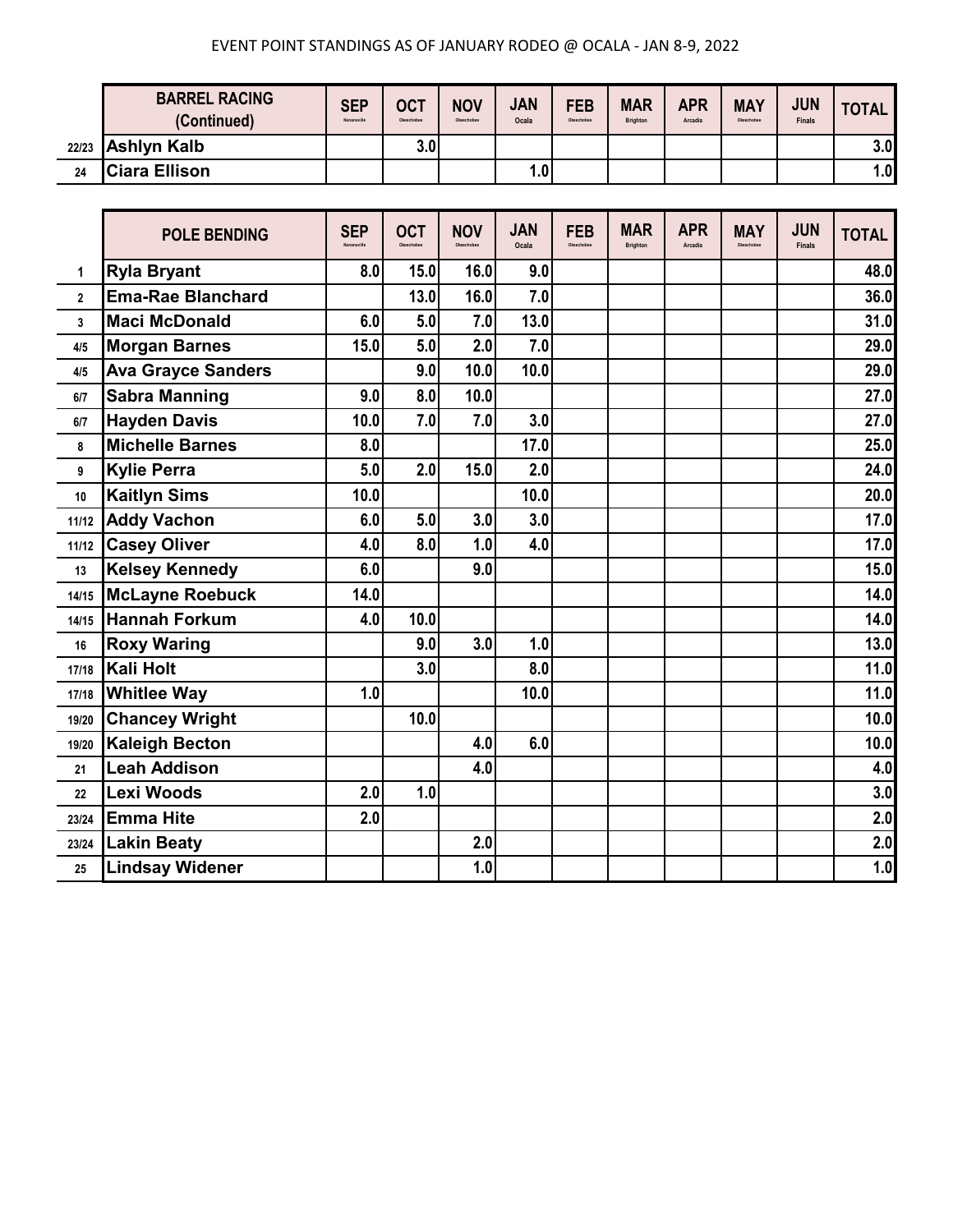|                | <b>TEAM ROPING</b><br><b>HEADERS</b> | <b>SEP</b><br>Kenansville | <b>OCT</b><br>Okeechohee | <b>NOV</b><br>Okeachobee | <b>JAN</b><br><b>Ocala</b> | <b>FEB</b><br>Okeechohee | <b>MAR</b><br><b>Brighton</b> | <b>APR</b><br><b>Arcadia</b> | <b>MAY</b><br>Okeechobee | <b>JUN</b><br><b>Finals</b> | <b>TOTAL</b> |
|----------------|--------------------------------------|---------------------------|--------------------------|--------------------------|----------------------------|--------------------------|-------------------------------|------------------------------|--------------------------|-----------------------------|--------------|
| 1              | <b>Owen Clemons</b>                  | 10.0                      | 7.0                      | 18.0                     | 16.0                       |                          |                               |                              |                          |                             | 51.0         |
| $\overline{2}$ | <b>Bryson Crawford</b>               | 13.0                      | 14.0                     | 9.0                      | 13.0                       |                          |                               |                              |                          |                             | 49.0         |
| 3              | <b>Chancey Wright</b>                | 12.0                      | 10.0                     | 14.0                     | 6.0                        |                          |                               |                              |                          |                             | 42.0         |
| 4              | <b>Cayden Newsome</b>                | 11.0                      | 9.0                      | 4.0                      | 16.0                       |                          |                               |                              |                          |                             | 40.0         |
| 5              | <b>Lacey Nail</b>                    | 18.0                      | 15.0                     | 3.0                      | 3.0                        |                          |                               |                              |                          |                             | 39.0         |
| 6              | <b>Courtney Carbajal</b>             | 7.0                       | 11.0                     | 5.0                      | 11.0                       |                          |                               |                              |                          |                             | 34.0         |
| 7/8            | <b>Tripp Brown</b>                   | 4.0                       | 9.0                      | 7.0                      | 10.0                       |                          |                               |                              |                          |                             | 30.0         |
| 7/8            | <b>Reese Rimes</b>                   | 6.0                       | 5.0                      | 6.0                      | 13.0                       |                          |                               |                              |                          |                             | 30.0         |
| 9              | <b>Brodey Clemons</b>                | 5.0                       | 10.0                     | 7.0                      | 4.0                        |                          |                               |                              |                          |                             | 26.0         |
| 10             | <b>Luke Kinard</b>                   | 9.0                       |                          | 9.0                      | 4.0                        |                          |                               |                              |                          |                             | 22.0         |
| 11             | <b>Cale Tous</b>                     | 7.0                       |                          |                          | 9.0                        |                          |                               |                              |                          |                             | 16.0         |
| 12             | <b>Trey Weekly</b>                   |                           |                          | 10.0                     | 2.0                        |                          |                               |                              |                          |                             | 12.0         |
| 13             | <b>Ladd Gose</b>                     |                           | 4.0                      | 5.0                      |                            |                          |                               |                              |                          |                             | 9.0          |
| 14             | <b>Christina Cross</b>               |                           | 5.0                      |                          |                            |                          |                               |                              |                          |                             | 5.0          |
| 15             | <b>Kaelin Hegarty</b>                | 4.0                       |                          |                          |                            |                          |                               |                              |                          |                             | 4.0          |

|              | <b>TEAM ROPING</b><br><b>HEELERS</b> | <b>SEP</b><br>Kenansville | <b>OCT</b><br>Okeechobee | <b>NOV</b><br>Okeechobee | <b>JAN</b><br><b>Ocala</b> | <b>FEB</b><br>Okeechobee | <b>MAR</b><br><b>Brighton</b> | <b>APR</b><br><b>Arcadia</b> | <b>MAY</b><br>Okeechobee | <b>JUN</b><br><b>Finals</b> | <b>TOTAL</b> |
|--------------|--------------------------------------|---------------------------|--------------------------|--------------------------|----------------------------|--------------------------|-------------------------------|------------------------------|--------------------------|-----------------------------|--------------|
| 1            | <b>Cole Clemons</b>                  | 10.0                      | 7.0                      | 18.0                     | 16.0                       |                          |                               |                              |                          |                             | 51.0         |
| $\mathbf{2}$ | <b>Carson Watford</b>                | 13.0                      | 14.0                     | 9.0                      | 13.0                       |                          |                               |                              |                          |                             | 49.0         |
| 3            | <b>Peanut Rouse</b>                  | 12.0                      | 10.0                     | 14.0                     | 6.0                        |                          |                               |                              |                          |                             | 42.0         |
| 4            | <b>Bryce Hart</b>                    | 11.0                      | 9.0                      | 4.0                      | 16.0                       |                          |                               |                              |                          |                             | 40.0         |
| 5            | <b>Travis Staley</b>                 | 18.0                      | 15.0                     | 3.0                      | 3.0                        |                          |                               |                              |                          |                             | 39.0         |
| 6            | <b>Samuel Mack</b>                   | 7.0                       | 11.0                     | 5.0                      | 11.0                       |                          |                               |                              |                          |                             | 34.0         |
| 7/8          | <b>Jaggar White</b>                  | 4.0                       | 9.0                      | 7.0                      | 10.0                       |                          |                               |                              |                          |                             | 30.0         |
| 7/8          | <b>A J Class</b>                     | 6.0                       | 5.0                      | 6.0                      | 13.0                       |                          |                               |                              |                          |                             | 30.0         |
| 9            | <b>Cody Vina</b>                     | 5.0                       | 10.0                     | 7.0                      | 4.0                        |                          |                               |                              |                          |                             | 26.0         |
| 10           | <b>Jake McKendree</b>                | 9.0                       |                          | 9.0                      | 4.0                        |                          |                               |                              |                          |                             | 22.0         |
| 11           | <b>Carson Davis</b>                  |                           |                          | 10.0                     | 2.0                        |                          |                               |                              |                          |                             | 12.0         |
| 12/13        | <b>Cross Fulford</b>                 |                           | 4.0                      | 5.0                      |                            |                          |                               |                              |                          |                             | 9.0          |
| 12/13        | <b>Roan Hudson</b>                   |                           |                          |                          | 9.0                        |                          |                               |                              |                          |                             | 9.0          |
| 14           | <b>Matthew Parrish</b>               | 7.0                       |                          |                          |                            |                          |                               |                              |                          |                             | 7.0          |
| 15           | <b>Victoria Cross</b>                |                           | 5.0                      |                          |                            |                          |                               |                              |                          |                             | 5.0          |
| 16/17        | <b>Kaleb Bedsole</b>                 |                           |                          | 4.0                      |                            |                          |                               |                              |                          |                             | 4.0          |
| 16/17        | Jarrett Johnston                     |                           | 4.0                      |                          |                            |                          |                               |                              |                          |                             | 4.0          |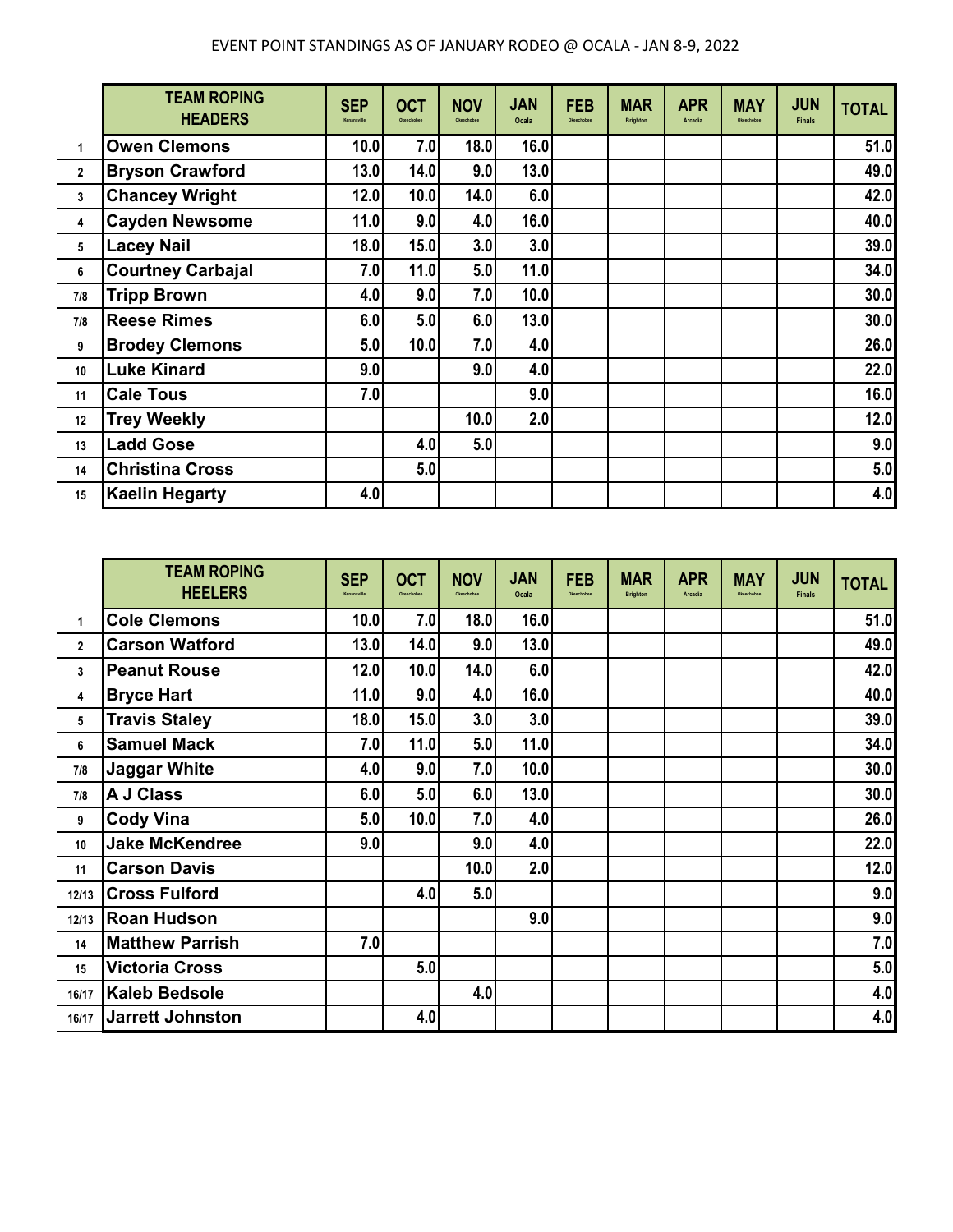| <b>GIRL'S CUTTING</b> | OCT<br>Okeechobee | <b>NOV</b><br>Okeechobee | <b>FEB</b><br>Okeechobee |  | <b>MAY</b><br><b>Finals</b> | <b>TOTAL</b> |
|-----------------------|-------------------|--------------------------|--------------------------|--|-----------------------------|--------------|
| <b>Casey Oliver</b>   | 16.0              | 20.0                     |                          |  |                             | 36.0         |
| <b>Ryleigh Flynn</b>  | 20.0              | 13.5                     |                          |  |                             | 33.5         |
| <b>Josey Tingley</b>  | 16.5              | 15.5                     |                          |  |                             | 32.0         |
| <b>Brilee Cochran</b> | 15.5              | 15.0                     |                          |  |                             | 30.5         |
| <b>Haegen Fussell</b> | 12.0              | 16.0                     |                          |  |                             | 28.0         |

|                | <b>REINED COW</b><br><b>HORSE</b> | <b>SEP</b><br>Triple J | <b>NOV</b><br>Triple J | <b>JAN</b><br>Triple J |  | <b>APR</b><br>Triple J | <b>MAY</b><br><b>Finals</b> | <b>TOTAL</b> |
|----------------|-----------------------------------|------------------------|------------------------|------------------------|--|------------------------|-----------------------------|--------------|
|                | <b>Caroline Fletcher</b>          | 20.0                   | 20.0                   |                        |  |                        |                             | 40.0         |
| $\overline{2}$ | <b>Cecilia Sanchez</b>            | 17.0                   | 17.0                   |                        |  |                        |                             | 34.0         |
| 3              | <b>Wyatt Williams</b>             | 13.5                   | 17.0                   |                        |  |                        |                             | 30.5         |
|                | <b>Jake McKenndree</b>            | 15.0                   | 13.0                   |                        |  |                        |                             | 28.0         |
| 5              | <b>Carolina Sanchez</b>           | 14.5                   | 11.0                   |                        |  |                        |                             | 25.5         |
| 6              | Kora Lemmermen                    | 9.0                    | 12.0                   |                        |  |                        |                             | 21.0         |
|                | <b>Lindsay Widener</b>            | 9.0                    |                        |                        |  |                        |                             | 9.0          |

|                | <b>LIGHT RIFLE</b>     | <b>OCT</b><br><b>Freedom Ranch</b> | <b>JAN</b><br><b>Erwin Ranch</b> | <b>FEB</b><br><b>Freedom Ranch</b> | <b>APR</b><br>OK Corral | <b>JUNE</b><br><b>Finals</b> | <b>TOTAL</b> |
|----------------|------------------------|------------------------------------|----------------------------------|------------------------------------|-------------------------|------------------------------|--------------|
|                | <b>Victoria Cross</b>  | 20.0                               |                                  |                                    |                         |                              | 20.0         |
| $\overline{2}$ | <b>Christina Cross</b> | 18.0                               |                                  |                                    |                         |                              | 18.0         |
|                | <b>Lindsay Widener</b> | 16.0                               |                                  |                                    |                         |                              | 16.0         |
|                | <b>Morgan Barnes</b>   | 14.0                               |                                  |                                    |                         |                              | 14.0         |
|                | Kora Lemmermen         | 12.0                               |                                  |                                    |                         |                              | 12.0         |
|                | <b>Owen Clemons</b>    | 10.0                               |                                  |                                    |                         |                              | 10.0         |

| <b>TRAP</b>           | <b>OCT</b><br><b>Freedom Ranch</b> | <b>JAN</b><br><b>Erwin Ranch</b> | <b>FEB</b><br><b>Freedom Ranch</b> | <b>APR</b><br>OK Corral | <b>JUNE</b><br><b>Finals</b> | <b>TOTAL</b> |
|-----------------------|------------------------------------|----------------------------------|------------------------------------|-------------------------|------------------------------|--------------|
| <b>Kiersten Sales</b> | 20.0                               |                                  |                                    |                         |                              | 20.0         |
| <b>Owen Clemons</b>   | 18.0                               |                                  |                                    |                         |                              | <b>18.0</b>  |
| <b>Morgan Barnes</b>  | 16.0                               |                                  |                                    |                         |                              | 16.0         |
| Kora Lemmermen        | 7.0                                |                                  |                                    |                         |                              | 7.0          |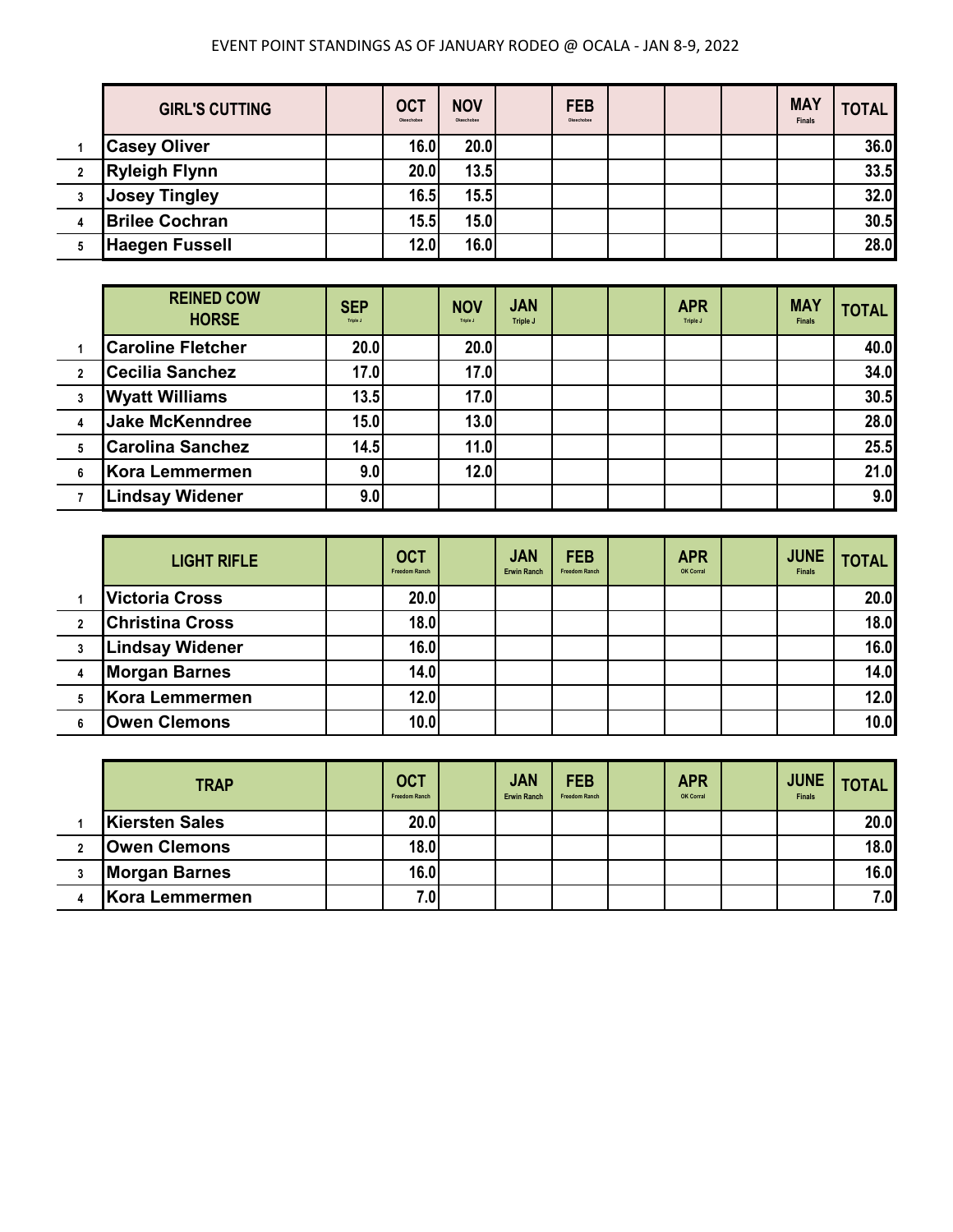|                | <b>GIRL'S ALL AROUND</b><br>Top 15 | <b>SEP</b><br>Kenansville | <b>OCT</b><br>Okeechobee | <b>NOV</b><br>Okeechobee | <b>JAN</b><br>Ocala | <b>FEB</b><br>Okeechobee | <b>MAR</b><br>Brighton | <b>APR</b><br>Arcadia | <b>MAY</b><br>Okeechobee | <b>JUN</b><br><b>Finals</b> | <b>TOTAL</b> |
|----------------|------------------------------------|---------------------------|--------------------------|--------------------------|---------------------|--------------------------|------------------------|-----------------------|--------------------------|-----------------------------|--------------|
| 1              | <b>Courtney Carbajal</b>           | 33.0                      | 44.5                     | 7.0                      | 38.0                |                          |                        |                       |                          |                             | 122.5        |
| $\mathbf{2}$   | <b>Kaydence Tindall</b>            | 34.0                      | 26.5                     | 36.0                     | 23.0                |                          |                        |                       |                          |                             | 119.5        |
| 3              | <b>Brilee Cochran</b>              | 22.0                      | 21.0                     | 31.0                     | 24.0                |                          |                        |                       |                          |                             | 98.0         |
| 4/5            | <b>Courtney Grace Stalvey</b>      | 31.0                      | 22.0                     | 18.0                     | 14.0                |                          |                        |                       |                          |                             | 85.0         |
| 4/5            | <b>Lacey Nail</b>                  | 26.0                      | 29.0                     | 21.0                     | 9.0                 |                          |                        |                       |                          |                             | 85.0         |
| 6              | <b>Chancey Wright</b>              | 17.0                      | 32.0                     | 22.5                     | 13.0                |                          |                        |                       |                          |                             | 84.5         |
| $\overline{7}$ | <b>Ava Grayce Sanders</b>          |                           | 25.0                     | 28.0                     | 30.0                |                          |                        |                       |                          |                             | 83.0         |
| 8              | <b>Erin McLaughlin</b>             | 30.0                      | 16.0                     | 12.5                     | 21.0                |                          |                        |                       |                          |                             | 79.5         |
| 9              | <b>Addy Gose</b>                   | 5.0                       | 23.0                     | 20.0                     | 29.0                |                          |                        |                       |                          |                             | 77.0         |
| 10             | <b>Casey Oliver</b>                | 21.5                      | 18.0                     | 20.0                     | 4.0                 |                          |                        |                       |                          |                             | 63.5         |
| 11             | <b>Kaitlyn Sims</b>                | 24.0                      |                          | 5.0                      | 27.0                |                          |                        |                       |                          |                             | 56.0         |
| 12             | <b>Hayden Davis</b>                | 20.5                      | 7.0                      | 18.0                     | 10.0                |                          |                        |                       |                          |                             | 55.5         |
| 13             | <b>Maci McDonald</b>               | 6.0                       | 8.0                      | 7.0                      | 28.0                |                          |                        |                       |                          |                             | 49.0         |
| 14             | <b>Ryla Bryant</b>                 | 8.0                       | 15.0                     | 16.0                     | 9.0                 |                          |                        |                       |                          |                             | 48.0         |
| 15             | <b>Morgan Young</b>                | 14.0                      | 11.0                     | 14.0                     | 6.0                 |                          |                        |                       |                          |                             | 45.0         |
|                |                                    |                           |                          |                          |                     |                          |                        |                       |                          |                             | 0.0          |
|                |                                    |                           |                          |                          |                     |                          |                        |                       |                          |                             | 0.0          |

|                | <b>BOY'S ALL AROUND</b><br>Top 15 | <b>SEP</b><br>Kenansville | <b>OCT</b><br>Okeechobee | <b>NOV</b><br>Okeachobee | <b>JAN</b><br>Ocala | <b>FEB</b><br>Okeechobee | <b>MAR</b><br><b>Brighton</b> | <b>APR</b><br>Arcadia | <b>MAY</b><br>Okeechobee | <b>JUN</b><br><b>Finals</b> | <b>TOTAL</b> |
|----------------|-----------------------------------|---------------------------|--------------------------|--------------------------|---------------------|--------------------------|-------------------------------|-----------------------|--------------------------|-----------------------------|--------------|
| $\mathbf{1}$   | <b>Cole Clemons</b>               | 29.0                      | 18.0                     | 37.0                     | 33.0                |                          |                               |                       |                          |                             | 117.0        |
| $\mathbf{2}$   | <b>Tripp Brown</b>                | 28.0                      | 29.0                     | 26.0                     | 20.0                |                          |                               |                       |                          |                             | 103.0        |
| 3/4            | <b>A J Class</b>                  | 16.0                      | 15.0                     | 26.0                     | 23.0                |                          |                               |                       |                          |                             | 80.0         |
| 3/4            | <b>Travis Staley</b>              | 29.0                      | 21.0                     | 9.0                      | 21.0                |                          |                               |                       |                          |                             | 80.0         |
| 5              | <b>Cayden Newsome</b>             | 17.0                      | 13.0                     | 23.0                     | 24.0                |                          |                               |                       |                          |                             | 77.0         |
| 6              | <b>Bryce Hart</b>                 | 17.0                      | 22.0                     | 5.0                      | 29.0                |                          |                               |                       |                          |                             | 73.0         |
| $\overline{7}$ | <b>Carson Watford</b>             | 13.0                      | 14.0                     | 19.0                     | 22.0                |                          |                               |                       |                          |                             | 68.0         |
| 8              | <b>Samuel Mack</b>                | 14.0                      | 22.0                     | 18.0                     | 13.0                |                          |                               |                       |                          |                             | 67.0         |
| 9              | <b>Bryson Crawford</b>            | 15.0                      | 19.0                     | 9.0                      | 17.0                |                          |                               |                       |                          |                             | 60.0         |
| 10             | <b>Cross Fulford</b>              | 15.0                      | 16.0                     | 15.0                     | 10.0                |                          |                               |                       |                          |                             | 56.0         |
| 11             | <b>Brodey Clemons</b>             | 13.0                      | 18.0                     | 11.0                     | 9.0                 |                          |                               |                       |                          |                             | 51.0         |
| 12             | <b>Ladd Gose</b>                  | 9.0                       | 9.0                      | 9.0                      | 10.0                |                          |                               |                       |                          |                             | 37.0         |
| 13             | <b>Jake McKendree</b>             | 9.0                       | 7.0                      | 9.0                      | 11.0                |                          |                               |                       |                          |                             | 36.0         |
| 14             | <b>Jarrett Johnston</b>           | 6.0                       | 13.0                     | 6.0                      |                     |                          |                               |                       |                          |                             | 25.0         |
| 15             | <b>Luke Kinard</b>                | 9.0                       |                          | 9.0                      | 4.0                 |                          |                               |                       |                          |                             | 22.0         |